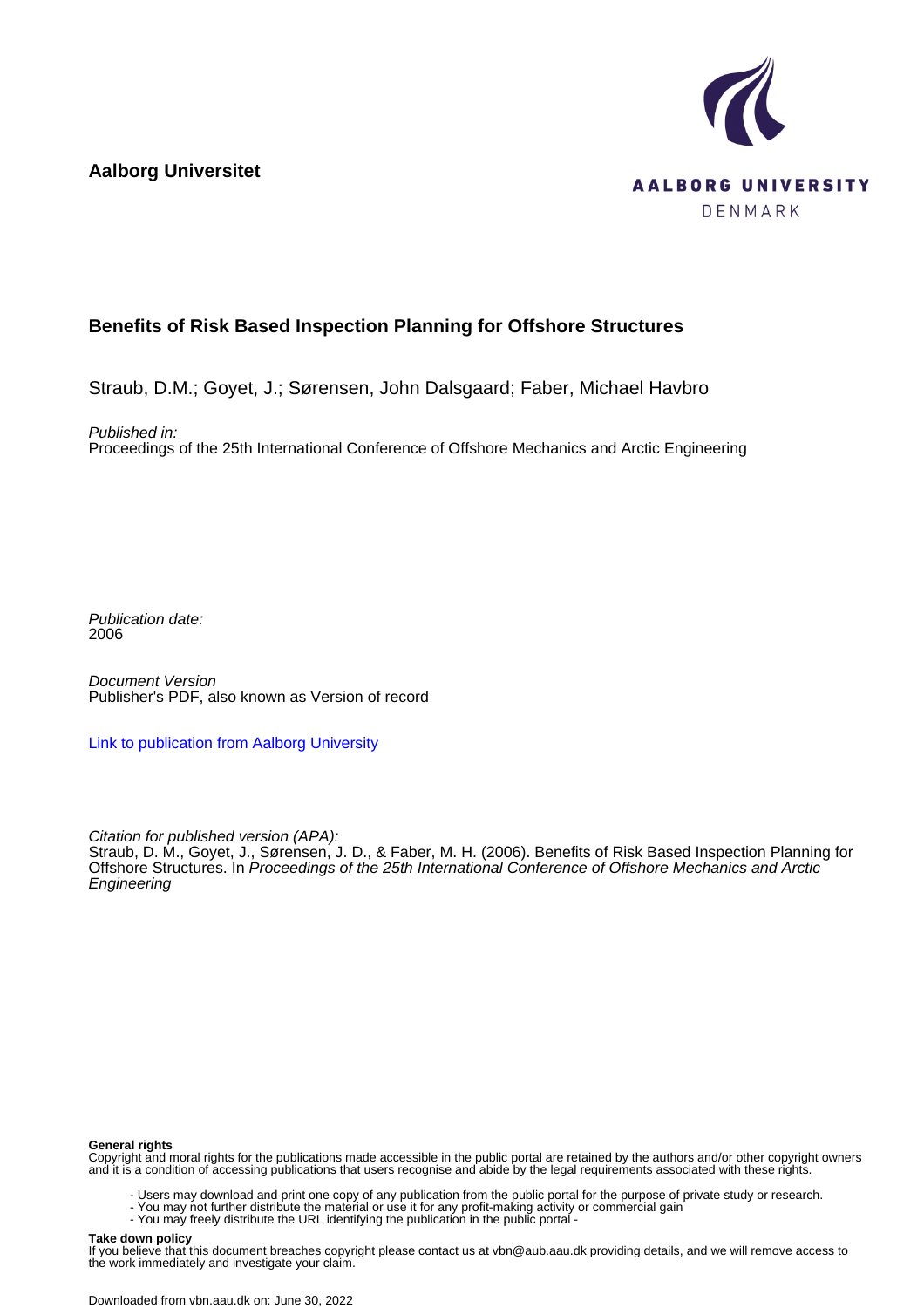# **OMAE2006-92089**

## **BENEFITS OF RISK BASED INSPECTION PLANNING FOR OFFSHORE STRUCTURES**

**Daniel Straub**  Matrisk, Switzerland straub@matrisk.com

**Jean Goyet**  Bureau Veritas, Marine Department, Paris jean.goyet@bureauveritas.com

**Michael H. Faber**  Swiss Federal Institute of Technology, Switzerland faber@ibk.baug.ethz.ch

**John D. Sørensen**  Aalborg University, Denmark jds@civil.auc.dk

## **ABSTRACT**

The economical benefits of applying risk-based inspection planning (RBI) for offshore structures subject to fatigue are evaluated based on experiences from past industrial projects. To this end, the factors influencing the cost of inspection, repair and failure of structures are discussed and realistic values of these costs are presented. These are then applied to assess the expected costs from different inspection strategies, both riskbased strategies as well as inspection strategies with fixed inspection intervals for all potentially critical elements. By comparing these expected costs, the financial benefit of RBI is assessed.

## **INTRODUCTION**

For offshore structures, risk and reliability based inspection planning (RBI) procedures have been developed and implemented since the 1980s, mostly for fatigue deterioration of fixed jacket steel structures, Skjong (1985), Madsen et al. (1989) and Fujita et al. (1989), but more recently also for ship and floating production storage and offloading systems subject to corrosion and fatigue, Lotsberg et al. (1999) and Goyet et al. (2004). While the significant computational efforts required by RBI hindered the applications in the past, this restriction has been resolved with the development of the generic approach to RBI, see Faber et al. (2000), Straub (2004), Faber et al. (2005) and Straub and Faber (2006), which facilitates the highly efficient application of RBI for portfolios of offshore structure.

Although it has been observed that RBI in general reduces the amount of inspections considerably, Moan et al. (2000), the financial benefits of applying RBI strategies for offshore structures have not been systematically quantified in past publications. Furthermore, in the public domain little information is available on realistic estimates of costs related to the structural integrity management of these structures. As an example, in Dalane et al. (1990) the resulting expected cost for different designs and inspection strategies are compared for example details in fixed and floating offshore structures, yet without presenting the underlying cost model.

In this paper, the factors influencing the costs of inspections and repairs are reviewed. Based on past experience, typical costs of different types of inspections and repair actions are presented for fixed and floating offshore steel structures, including FPSO's, subject to fatigue damages. Furthermore, the factors influencing the cost of a failure in the structure are discussed. On this basis, the financial benefits of performing risk based inspection planning are determined for some typical cases by comparing the associated expected costs with the expected cost of an inspection strategy with fixed, predefined inspection intervals. This assessment is based on the generic approach to RBI.

#### **INSPECTION STRATEGIES**

The potential inspection strategies can be divided into three groups, namely prescriptive strategies, qualitative strategies and quantitative risk-based strategies.

## **Prescriptive (or rule-based) inspection planning**

Prescriptive inspection plans require that inspections are performed for all joints in the structure at fixed intervals in time. Such rule-based inspection planning is still commonly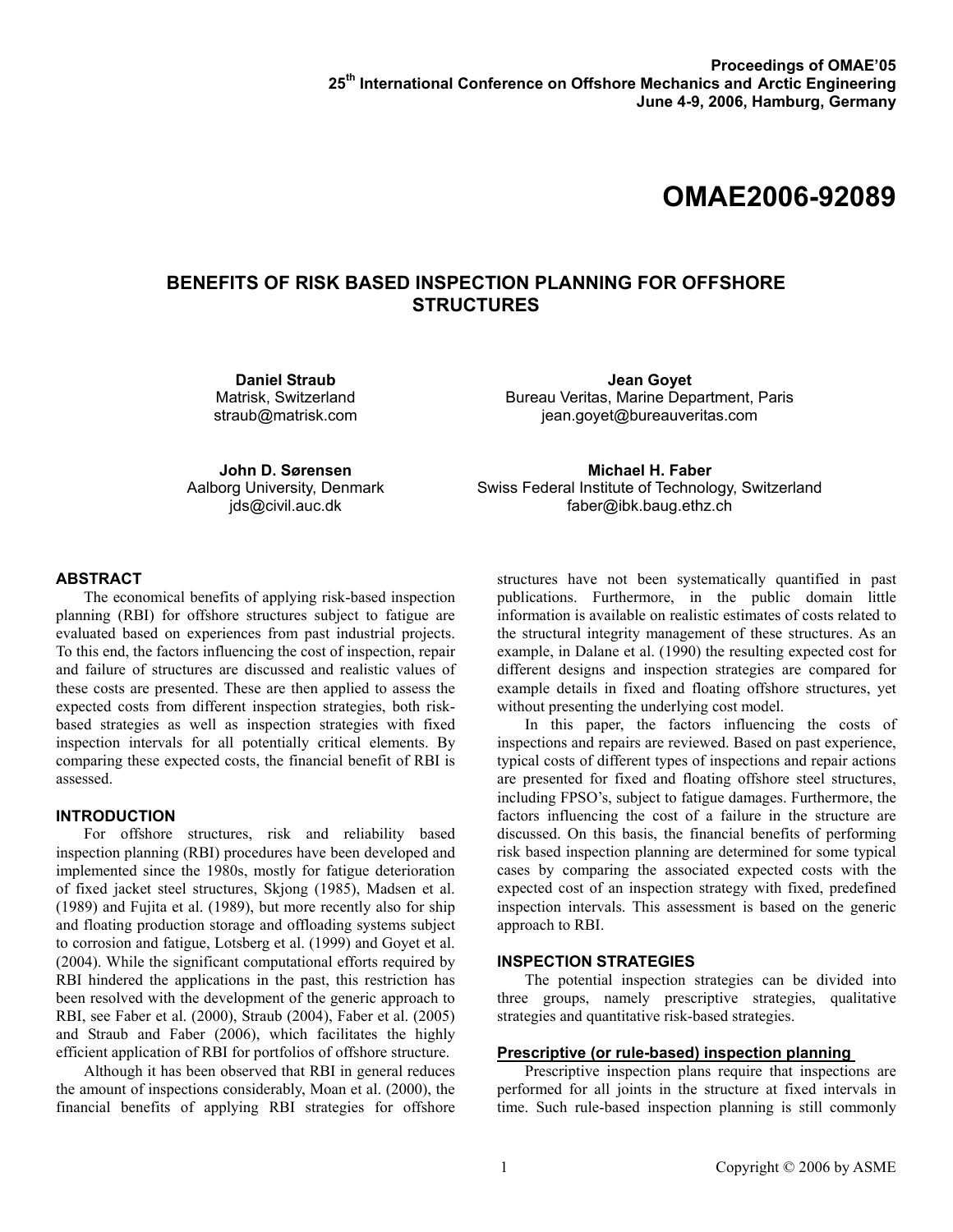applied in the offshore industry. Its main advantage is that it does not require further structural and risk analysis of the structure. Additionally, it may facilitate the planning of the logistic aspects of the inspection campaigns, because the number of inspections in each campaign can easily be adjusted to the available inspection capacities. Rule-based strategies are thus defined completely by the inspection interval  $\Delta T_{\text{I}}$ <sub>nsp</sub>.

## **Partly risk-based inspection strategies (qualitative or semi quantitative risk-based strategies)**

Some owners and operators of offshore structures implement an inspection policy which corresponds to a combination of the rule-based and the RBI approach, i.e., they apply inspection strategies which are partly risk-based. These strategies prescribe inspection intervals separately for groups of joints, in accordance with the considered qualitative and/or quantitative risk indicators. As an example, in Pemex (2000), inspection intervals are determined for fixed steel platforms as a function of various indicators, including the member importance (primary, secondary or tertiary member) and the calculated fatigue life.

<span id="page-2-0"></span>These partly risk-based inspection strategies are not considered explicitly in this paper. It is argued that although strategies based on qualitative indicators are preferable to purely prescriptive inspection planning strategies, they do have similar disadvantages. This holds in particular when considering fatigue deterioration, as qualitative indicators are poor in describing fatigue performance. Partly risk-based inspection strategies, which are based on quantitative indicators (such as the calculated fatigue life) are not treated in the following, as it is argued that with the availability of these indicators it is preferable to perform a fully quantitative RBI, as, once the indicators are available, the additional effort for such an analysis is small, as outlined in the following section.

#### **RBI strategies (quantitative risk-based strategies)**

RBI strategies are based on the priorization of inspection efforts in accordance with the risk reduction efficiency of the different alternative inspection actions. Ideally, such strategies should be based on the preposterior analysis of the Bayesian decision theory. In the following, the RBI model presented in Straub (2004) and Straub and Faber (2006) is summarized and subsequently applied for the numerical investigations; the practical application of similar models has been reported in, e.g., Pedersen et al (1992), Moan et al. (2000), Faber et al. (2005) or Chakrabarti et al. (2005).

<span id="page-2-1"></span>The deterioration mechanisms are represented by stochastic models of the defect size as a function of time, **S**(*t*). For fatigue,  $S(t)$  is the crack depth and length as evaluated by a probabilistic fracture mechanics based model. Inspection qualities are commonly represented by a Probability of Detection (*PoD*) curve and a Probability of False Indication (*PFI*), which describe the likelihood of an inspection outcome given the state of the inspected component. Based on the *PoD* and *PFI*, structural reliability analysis or simulation techniques

facilitate the updating of any deterioration model in the presence of an inspection outcome through the application of Bayes' rule, as demonstrated by Madsen (1987). Through the assumption of no-indication at the inspections, the required inspection times to comply with a given threshold on the acceptable annual failure probability can be determined, as illustrated in [Figure 1](#page-2-0) for thresholds  $10^{-3}$  yr<sup>-1</sup> and  $10^{-4}$  yr<sup>-1</sup>. The assumption of no-indication implies that mitigation measures (repair, monitoring, follow-up inspections) are taken in case a defect is indicated at any of the inspections. The fact that inspection intervals increase with time reflects the increased confidence in the fatigue performance of the hot spot after the inspections.



## **Figure 1. Inspection times as determined from the application of Bayes' rule, from Straub (2004)**

The calculated probabilities can be applied to determine inspection strategies that comply with given risk acceptance criteria. Additionally, it is possible to assess the expected costs associated with a given threshold and therefore identify the optimal threshold (and thus the optimal inspection strategy), as illustrated in [Figure 2.](#page-3-0) This optimization follows the principles of the Bayesian preposterior decision analysis according to Raiffa and Schlaifer (1961).

The probability calculations required for RBI are computationally very demanding, especially for fatigue problems. In the past, this has hindered the application of the RBI methodology in practice. The generic approach to RBI was developed to overcome these limitations. The core of the generic approach to RBI is the pre-fabrication of inspection plans for generic hot spots which are representative for the particular hot  $spots<sup>1</sup>$  $spots<sup>1</sup>$  $spots<sup>1</sup>$  in the considered structures. These prefabricated plans are termed *Generic Inspection Plans*. All hot spots that are represented by the model are fully described by the so-called generic parameters. These are the input parameters to the model that vary from one hot spot to the next and which are indicators of the relevant deterioration mechanism. For structures subjected to fatigue, typical

 $\overline{\phantom{a}}$  $<sup>1</sup>$  Hot spots are the potential locations for fatigue failures.</sup>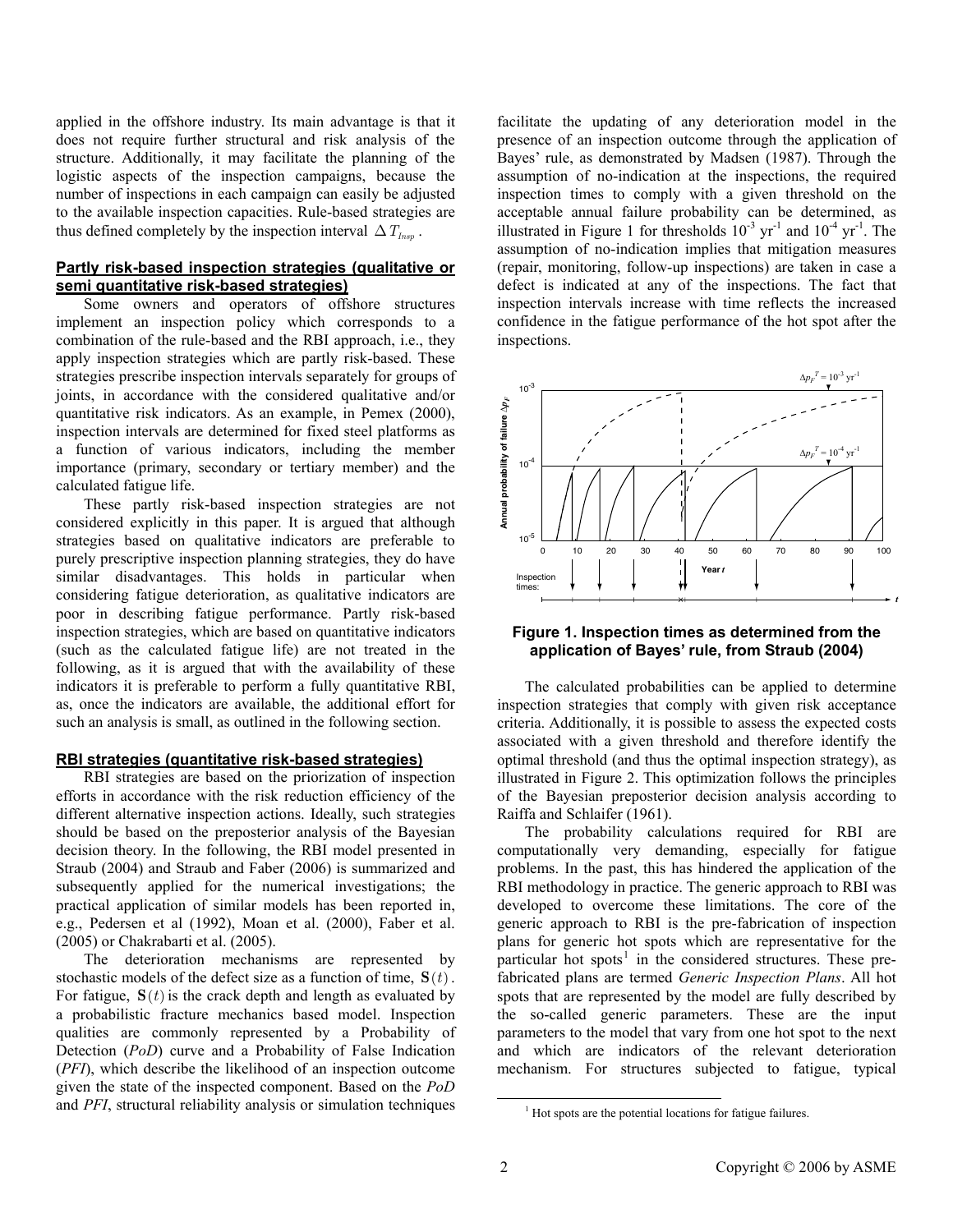examples of such generic parameters are, e.g., the calculated design fatigue life  $T_{FL}$  (respectively the dimensionless Fatigue Design Factor *FDF*<sup>[2](#page-3-1)</sup>), other loading characteristics (such as the shape of the distribution describing the stress ranges at the hot spots), the applied SN curve (which is representative for the detail type and the environment) and geometrical parameters such as the wall thickness at the hot spot.

<span id="page-3-2"></span>

<span id="page-3-0"></span>**Figure 2. Optimization of inspection efforts, from Straub (2004).** 

Once the generic inspection plans are calculated, the inspection plans for the specific hot spots in a structure can be obtained by an interpolation of the generic plans, see Straub and Faber (2006) for details on the procedure. For this task, software tools such as iPlan, see Faber et al. (2005), can be developed. Because the generic parameters are obtained from standard fatigue evaluation procedures, the RBI can, in principle, be performed without specialist knowledge once the generic inspection plans are available. In this way, the RBI is easily integrated in the daily asset integrity management procedures of the owner or operator of the structure.

<span id="page-3-3"></span>As an example consider [Figure 3](#page-3-2): The inspections required to comply with given acceptance criteria are here shown as a function of the generic parameter *FDF*, i.e., for fixed values of all other parameters, the inspection times are obtained as a function of the *FDF*. Similarly the expected costs can be expressed as a function of the *FDF*, [Figure 4.](#page-3-3) The calculations are based on marginal costs of failure  $C_F = 1$ , cost of repair  $C_R = 0.01$ , cost of inspection  $C_I = 0.001$  and an interest rate  $r = 0.05$ yr<sup>-1</sup>.  $r = 0.05$ yr<sup>-1</sup>.



**Figure 3. Inspection times as a function of the** *FDF* **for a target reliability 10-4 yr-1, Straub (2004).** 



**Figure 4. Expected cost as a function of the** *FDF* **for a target reliability 10-4 yr-1, Straub (2004).** 

## **CHARACTERISTICS OF FATIGUE PERFORMANCE IN OFFSHORE STRUCTURES**

Offshore structures are subject to fatigue mainly due to environmental loads (waves). In addition, parts of the structure are subjected to fatigue loads from machinery or other operational loadings. Typically, fatigue performance is assessed in terms of the fatigue design life (or the *FDF*) as calculated using the SN approach. The *FDF* is a main indicator for the fatigue performance and the required inspection efforts. In the following, we focus entirely on the *FDF* when describing the fatigue performance of offshore structures. Other generic parameters (such as the uncertainty in the load modeling) also have a large influence on the fatigue performance and/or the required inspection times, however, these other parameters often are the same for the entire structure or do not vary much from one hot spot to the next. For the comparative study presented later, it is sufficient to assume that these other

<span id="page-3-1"></span> <sup>2</sup> <sup>2</sup> The *FDF* is a deterministic safety factor, defined as the ratio of the calculated design fatigue life to the design service life.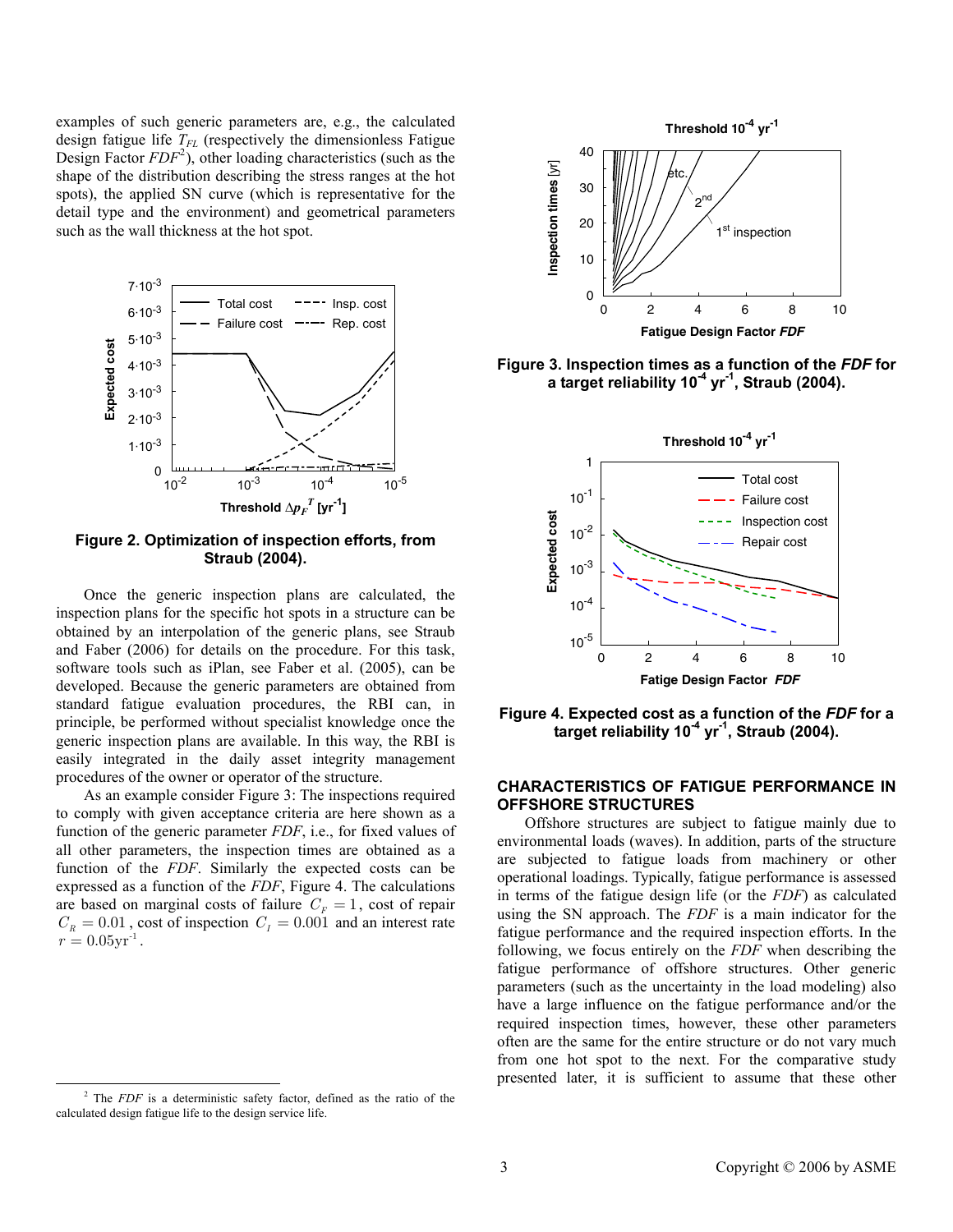parameters are the same for all fatigue hot spots in the structure.

#### **Fixed steel structures**

As an example, [Figure 5](#page-4-0) shows the distribution of *FDF*s calculated for 4 steel jacket structures built in the late 1970s in the Gulf of Mexico. The platforms are all eight-leg drilling platforms with an anticipated service life of 35 to 36 years. The fatigue calculations were performed as part of the reassessment study described in Chakrabarti et al. (2005). A majority of the hot spots have a *FDF* larger than 10. For those, no inspections will be required according to the RBI (see [Figure 3\)](#page-3-2), but also according to standards such as NORSOK (1998) or API (2002). The distribution of the *FDF*s provides an indication of the fatigue strength of the installation and will be decisive for the required inspection efforts following an RBI approach.



<span id="page-4-0"></span>**Figure 5. Distribution of** *FDF***s observed on 2 steel jacket structures.** 

It is noted that the fatigue performances of the individual hot spots are dependent, in particular for similar types of details in adjacent locations in the structure. This inter-dependency allows considering system effects in the planning of inspections, which may reduce the amount of required inspections, see Straub and Faber (2005).

#### **Floating structures**

<span id="page-4-1"></span>Floating structures include FPSOs (Floating Production, Storage and Offloading units) but also semi-submersible platforms. Whereas the fatigue assessment for floating platforms can be considered in analogy to the assessment for fixed structures, the fatigue assessment for FPSOs is different due to the large amount of hot spots (potential locations of fatigue failures) in the structure and due to the large redundancy of the structure. For the same reasons, the consideration of inter-dependency between the fatigue performances of the individual hot spots is even more relevant for floating structures than for fixed structures.

[Figure 6](#page-4-1) shows exemplarily the distribution of *FDF*s as calculated for 2 units. The first one is a conversion, i.e. a tanker converted into a FPSO, while the second is a purpose-built FPSO. For the conversion, the presented *FDF* values represent hot spots in 3 cargo tanks located in the aft part, the midship part and the fore part respectively. The number of the web frames in these 3 tanks is 9 (3 per tank) and the total number of welded connections is slightly higher than 1050. The fatigue calculations underlying these *FDF* values are described in Goyet et all. (2004). Based on the results of these calculations, only 96 welded connections (about 9% of the total) were considered in the detailed RBI analysis (all hot spots with *FDF*<8). Thereby, the critical welded connections in this FPSO are situated as follows:

- Side shell longitudinals: 71
- Longitudinal bulkhead longitudinals: 23
- Bottom longitudinal: 1
- Bracket toe weld: 1

In the second FPSO, the *FDF* values presented in [Figure 6](#page-4-1) are located in a condensate tank and a water ballast tank. The number of the web frames is 11 and the total number of welded connections is higher than 1500. The fatigue calculations lead to a selection of 294 welded connections (about 19% of the total) for further detailed RBI analysis, which are situated as follows:

- Side shell longitudinals: 74
- Longitudinal Bulkhead (side) longitudinals: 5
- Bottom longitudinals: 215

It is pointed at the fact that the critical connections are located at different areas in the two FPSOs (in the side shell longitudinals respectively the bottom longitudinals). This indicates the difficulty in identifying the relevant hot spots for inspection without detailed fatigue calculations.



**Figure 6. Distribution of** *FDF***s observed in 5 different tanks on 2 FPSOs.** 

## **COST OF INSPECTION, REPAIR AND FAILURE OF OFFSHORE STRUCTURES**

The cost-relevant activities and events included in the optimization of the inspection efforts are the inspections themselves, with associated cost  $C_I$ , repair actions with costs  $C_R$  and failure of individual hot spots with cost  $C_F$ . Inspection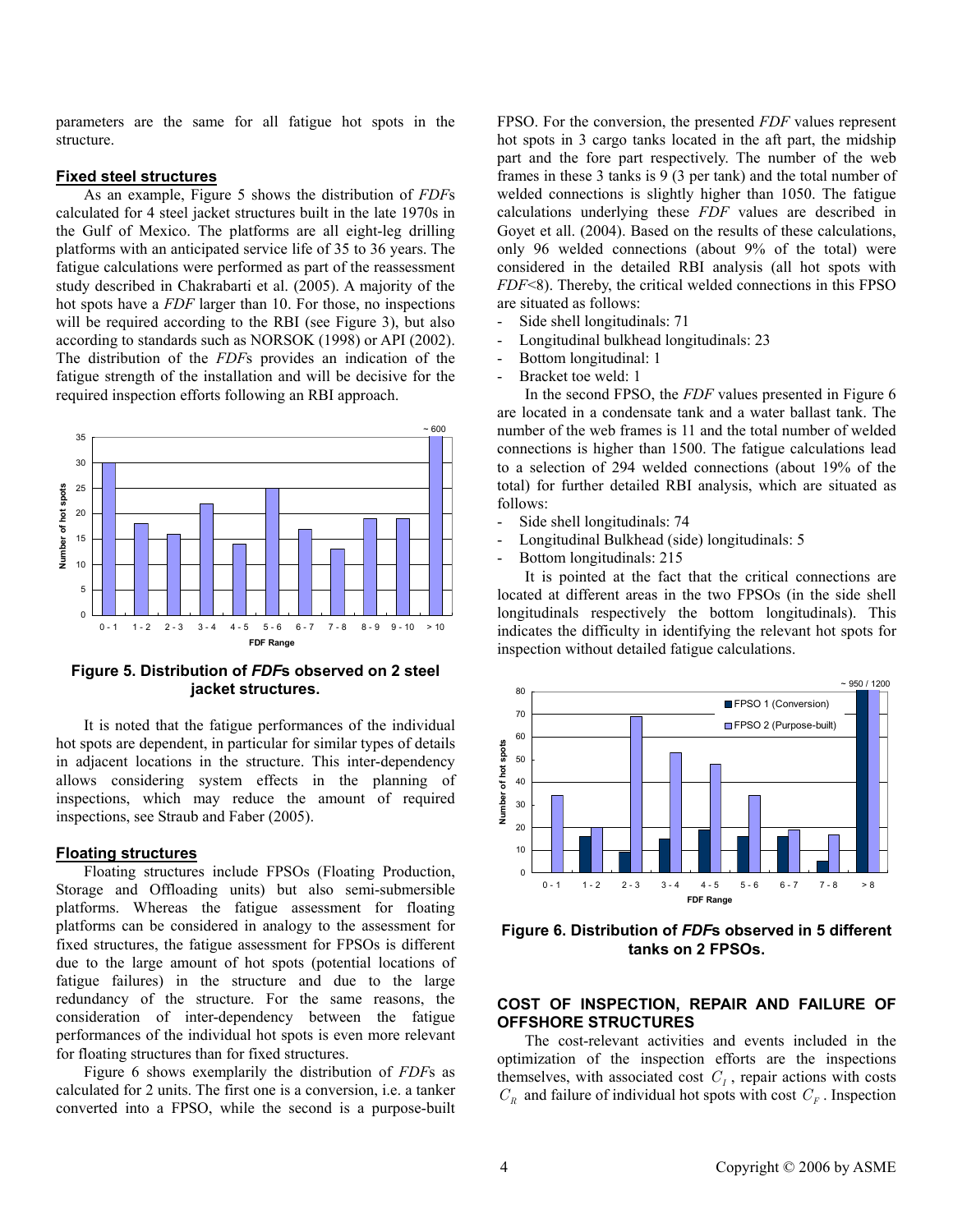<span id="page-5-1"></span>planning is a time-dependent problem, as inspections and repairs at an earlier time will prevent failures at a later time. Therefore, an interest rate *r* is included in the analysis. The cost of the individual actions and events is highly dependent on the type of structure and operation. In the following, the factors influencing the cost of inspection, repair and failure are thus discussed separately for steel platforms and FPSOs.

#### **Cost on offshore steel platforms**

A large part of the cost of inspecting joints in steel platforms is related to accessing the hot spots. This holds in particular for the joints which are situated below sea-level and in the splash zone. Below sea level, fatigue inspections require removal of the marine growth, which is a time consuming task. In the splash zone, accessing the hot spots may be very difficult or even impossible, depending on the weather conditions. Because of the limited availability of ships and inspectors, the inspections must be planned well in advance and cannot account for the weather. A main cost factor is the ship which carries both equipment and inspectors. Often a Dynamic Positioning Ship is required, with associated cost in the order of 10'000US\$ per day. When inspecting joints below sea-level, approximately 8 joints may be inspected per day, so that, as a rough estimate, it can be assumed that the total cost of inspecting a hot spot, including ship, personnel and equipment cost, is  $C_1 = 2'000 \text{US}\$ .

<span id="page-5-0"></span>For repair actions, the cost factors are similar to those for inspections, but, depending on the type of repair, the required time to perform a repair can vary substantially. If a small crack is found, it can be removed simply by grinding, which may be performed directly by the inspector in very little extra time. If a larger defect is found, the necessary equipment and personnel may not be available and must be brought to place at an extra cost. Alternatively, an engineering assessment and follow-up inspections may be performed. Considering these factors, it is estimated that the average cost of repairing a major defect is  $C_R = 20'0000$ US\$.

In addition to the direct cost, the inspection and repair activities represent a significant risk for the involved personnel, in particular when joints are inspected by divers. This risk should be taken into account when assessing compliance of an inspection/maintenance strategy with given risk acceptance criteria.

The cost of failure of a hot spot,  $C_F$ , depends on the importance of the associated members. The importance of member failure can be expressed by the conditional probability of global collapse given member failure,  $p_{\text{COL} | F_i}$ . This probability can be estimated by the use of a simple indicator; the Residual Influence Factor (*RIF*), see Stahl et al. (2000) and Straub and Faber (2005a). The *RIF* is defined as the ratio between the Reserve Strength Ratio (*RSR*) of the intact structure and the *RSR* of the damaged structure, which is assessed by removing the element  $i$  in the pushover analysis. Using a general probabilistic model it is possible to relate the *RIF* for a particular hot spot to  $p_{\text{COL} | F_i}$ , [Figure 7.](#page-5-0) The

(expected) cost of the failure of hot spot *i* is then derived from the cost of structural collapse,  $C_{\text{COL}}$ , as:

$$
C_{F_i} = \left[ p_{\text{COL}|F_i} \left( RIF_i \right) - p_{\text{COL}|F} \left( RSR \right) \right] \cdot C_{\text{COL}} \tag{1}
$$

Equation [\(1\)](#page-5-1) is based on the assumption that failures do not occur in several hot spots simultaneously. This assumption does only hold if general visual inspections are held in regular intervals, ensuring the detection of failed members, see Straub and Faber (2003).



**Figure 7. Relation between the** *RIF* **and the annual probability of collapse for a steel jacket in the Gulf of Mexico with an** *RSR* **= 1.63.** 

The cost of platform collapse,  $C_{COL}$ , is difficult to estimate. Construction costs of typical offshore steel platforms are in the order of  $20-30$   $10^6$  US\$. However, if the loss of production cannot be compensated by other installations in the field, it may result in costs of an order of magnitude higher. As an example, the cost of the loss of Petrobras' P-36 semisubmersible rig in 2001 has been estimated as  $500\;10^6$  US\$, Goldman Sachs (2004). In addition, catastrophic events may also lead to a loss of reputation, which is very difficult to quantify. On the other hand, most structures are insured and failure costs are, therefore, compensated. However, because the insurance premiums will depend on risk mitigation actions implemented by the operator (at least theoretically), it is argued that compensation by insurance companies should not be included in the cost-benefit analysis. For the examples presented in the latter, two cases are considered:  $C_{COL} = 30 \, 10^6$ US\$ and  $C_{COL}$  = 300 10<sup>6</sup> US\$. The cost of a hot spot failure, calculated by applying Equation [\(1\)](#page-5-1) and the relation given in [Figure 7](#page-5-0), is given in Table 1 for different *RIF*s: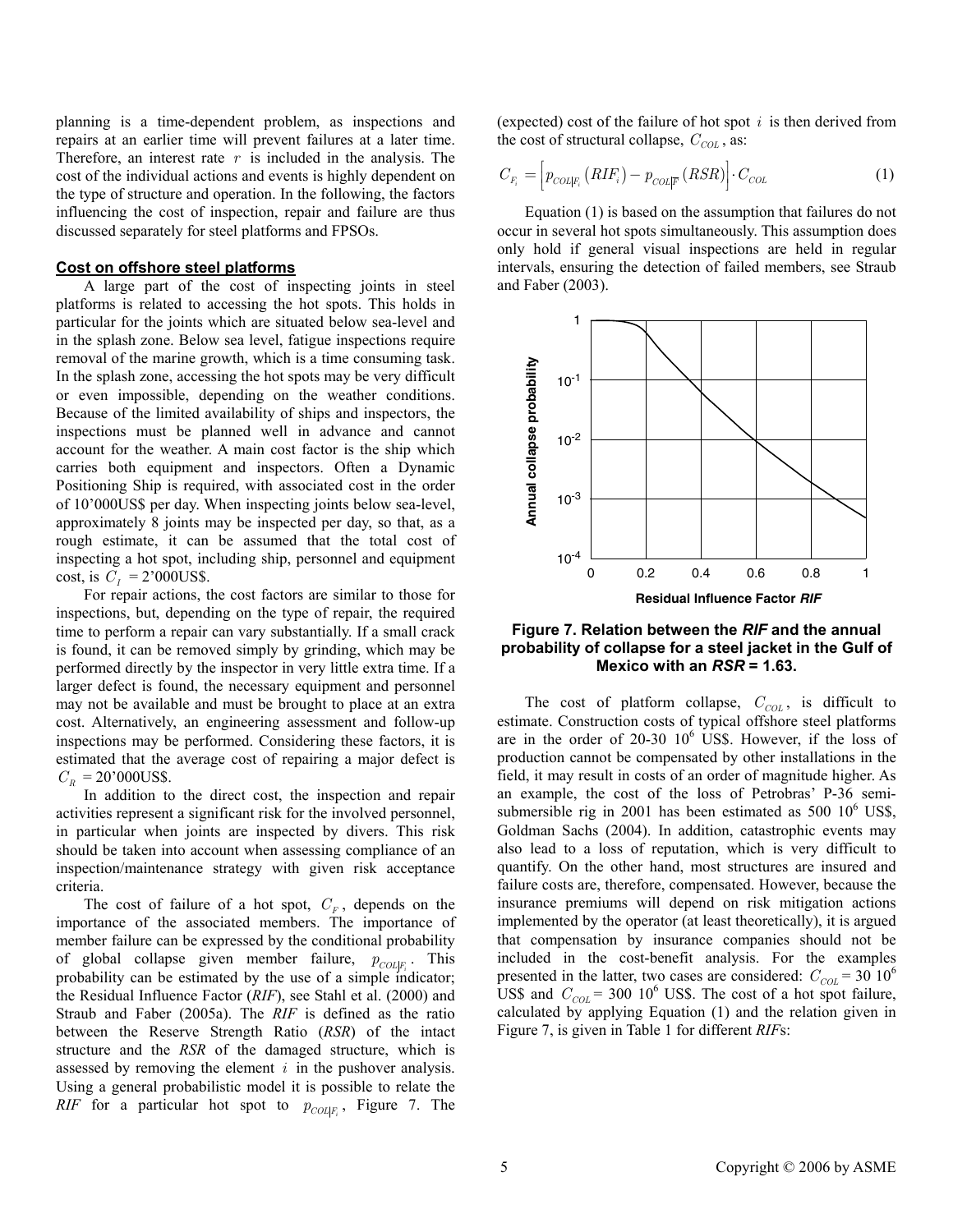| RIF  | $C_{\text{col}}$ = 30 10 <sup>6</sup> US\$ | $C_{\text{col}}$ = 300 10 <sup>6</sup> US\$ |
|------|--------------------------------------------|---------------------------------------------|
| 0.95 | 6'000 US\$                                 | 57'000 US\$                                 |
| 0.9  | 14'000 US\$                                | 138'000 US\$                                |
| 0.8  | 43'000 US\$                                | 433'000 US\$                                |
| 0.5  | 688'000 US\$                               | 6'879'000 US\$                              |

**Table 1. Expected cost of hot spot failure as a function of the RIF and the cost of collapse.** 

Note that fatalities are not considered here, as these must be taken care of by risk acceptance criteria, which are based on the preferences of society, see Rackwitz (2002) and Kübler and Faber (2002).

#### **Cost on FPSOs**

In analogy to platforms, a major contribution to inspection and repair costs is from assessing the hot spots. The costs for the inspection of an example tank are:

- 8000US\$ for COW (Crude Oil Washing), water wash and to purge/gas free the tank, activities which are required for accessing the tank.
- 4000US\$ for a visual inspection of the lower area.
- 70'000US\$ for visual inspection of the upper area using rope access.
- 5000US\$ for Non-destructive testing (NDT) of 10 hot spots in the tank.

Note that these costs are not exclusively related to fatigue inspections, but include inspections for other types of degradation (such as painting/coating checks and thickness measurements). Assuming that all other inspections are fixed, the cost which is associated with the inspection of one hot spot may be estimated as  $C<sub>I</sub> = 500US$ \$.

The cost of a repair is related to the cleaning and the repair action itself. For an example hot spot, the related costs are:

- 2500\$ for the local cleaning before the repair.
- 1500\$ for a repair including a drill stop, gouging and welding.
- 15'000\$ for an insert repair (replacing a steel plate). Note that this cost is dependent on the size of the area which is repaired.

For a minor repair, the associated costs are therefore approximated by  $C_R = 4'000USS$ .

A main factor influencing the cost of failure is the unavailability of a tank. Whereas inspections (including subsequent repair) can be planned, failures may lead to an unplanned, immediate shut-down of parts of the installation. The cost of such shut-downs is highly depending on the operation, but in any case these costs will be huge. As a simple example consider a fatigue failure occurring between two consecutive inspection campaigns, which leads to an

unavailability (down time) of the corresponding tank for a period of about 10 days. Assuming that the loss of production is equal to 10'000 bbl/day at a rate of 30US\$ per bbl, the loss of production over 10 days amounts to:  $10'000 \times 10 \times 30 \text{US} =$ 3'000'000US\$.

In the above it is assumed that a component fatigue failure is followed by an immediate repair in order to prevent any global failure scenario with much higher consequences. The implicit assumption – which is not always realistic – is that the failure is immediately detected and repaired once it occurs. In principle, also the influence of fatigue failures on the overall structural integrity should be (explicitly) accounted for. Clearly, fatigue failures lead to an increased risk of loss of the entire unit, as each failed connection will decrease the global structural resistance to operational and environmental loads and thus increase the probability of structural collapse. However, due to the high redundancy in floating structures, it is not possible to assess the member importance with a *RIF* value (*RIF* values would generally be very close to 1). On the other hand, fatigue failures will be highly inter-dependent and may occur in clusters, which increases the probability of a global collapse of the structure, see also Straub and Faber (2005a) for a discussion. It seems therefore not reasonable to quantify the cost of an individual failure event in a floating structure, as it has been done for platform structures. Instead, as a first approximation it is assumed that all fatigue failures will be detected and immediately repaired. Because this assumption is over-estimating the true costs (not all defects will be detected and repair may take place during the regular inspection campaign), it is considered that this partly accounts for neglecting the effect of the failure on the overall structural integrity. The cost of a failure is thus taken as  $C_F = 3'000'000$ US\$.

For some of the hot spots, special failure scenarios become relevant, e.g. when the fatigue failure is located on the side shell and may cause pollution of the environment or for the case where a fatigue failure may trigger an explosion due to the emission of gas, as may be the case for the walls separating the cargo tanks and the water ballast tanks. In that case, these failure costs may be considered explicitly, following a probabilistic consequence assessment.

### **BENEFITS OF RISK BASED INSPECTION PLANNING**

The benefits of performing RBI as compared to prescriptive inspection planning are assessed for examples of fixed offshore steel structures and FPSOs.

#### **Fixed steel structures**

In the following, the expected cost of different inspection planning strategies are assessed, based on the probabilistic deterioration model described in Faber et al. (2005) and the cost model presented in the previous section as it applies to platforms. It is assumed that the hot spot has a RIF=0.9. The expected cost of failure  $(C_F = 138'000 \text{ USS})$ , the cost of inspection  $(C_I = 2'000 \text{US})$  and the cost of repair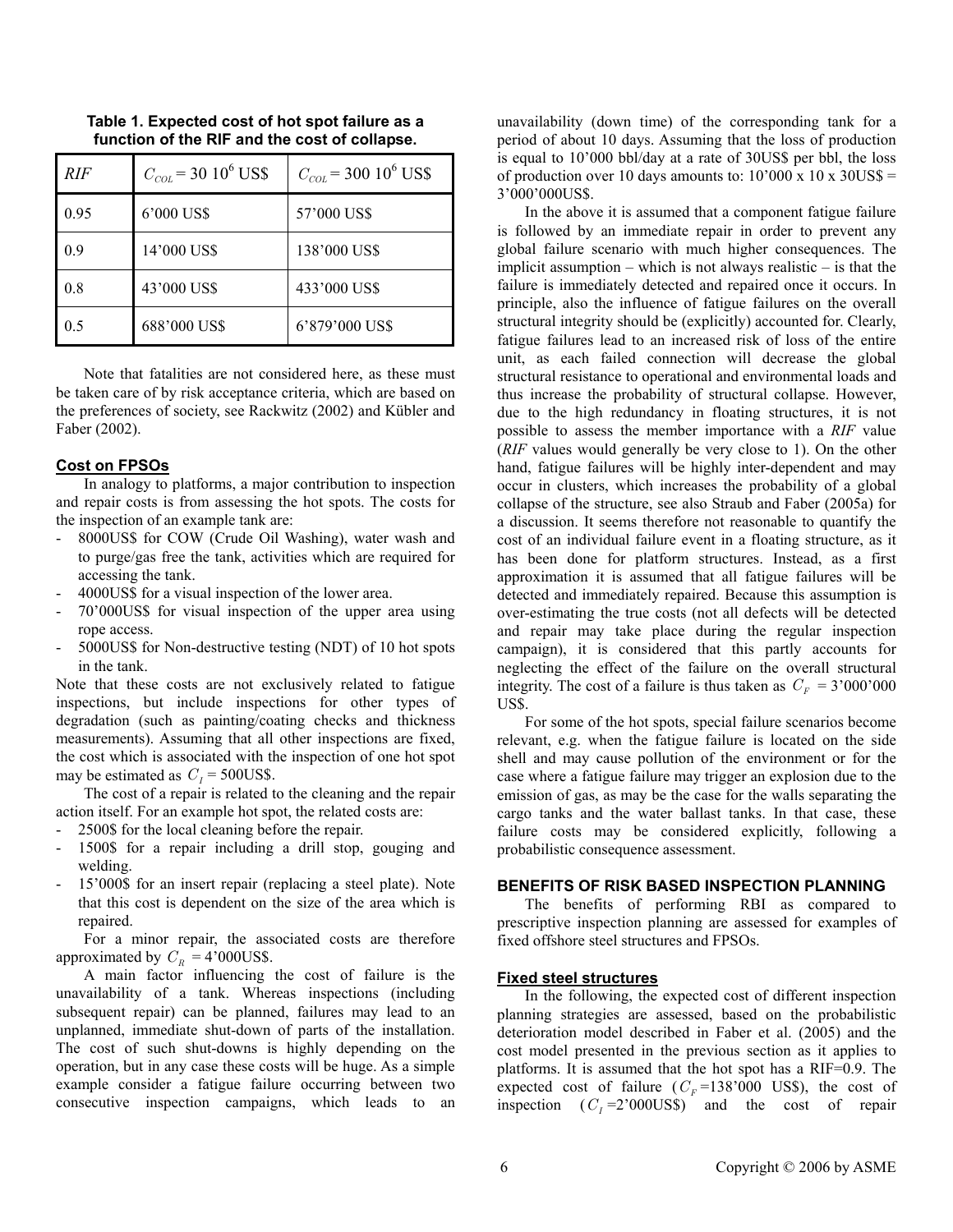$(C<sub>n</sub>=20'000US\$  follow from the pervious discussion. Furthermore, an interest rate of  $r = 0.03$  is taken into account.

In [Figure 8](#page-7-0) and [Figure 9,](#page-7-1) the expected cost over the lifetime (40 years) of a hot spot with *FDF*=2 is presented, for a prescriptive and a risk-based strategy respectively. The RBI strategies are given as a function of the maximum annual probability of failure, in accordance with [Figure 1](#page-2-0) and [Figure](#page-3-0)  [2](#page-3-0). The inspection times for ACFM inspections corresponding to the RBI strategy are shown in [Figure 10.](#page-7-2)

Although the difference between the prescriptive and the RBI strategies with respect to the expected cost appears small, this is not the case if it is reminded that the inspection plans must also fulfill specified acceptance criteria. In the application presented in Faber et al. (2005), for a hot spot with *RIF*=0.9, risk acceptance criteria demand that the annual probability of failure is lower than  $10^{-3}$  yr<sup>-1</sup>. For the example hot spot, when applying a prescriptive inspection plan, this would require that the inspection interval is 4 years or lower. In this case, the total expected cost is, according to [Figure 8,](#page-7-0) 17'000US\$. The RBI plan fulfilling the acceptance criteria has a total expected cost of 12'500US\$, [Figure 9](#page-7-1).



<span id="page-7-3"></span><span id="page-7-0"></span>**Figure 8. Expected costs for a hot spot with** *FDF***=2 for different equidistant inspection strategies.** 



<span id="page-7-4"></span><span id="page-7-1"></span>**Figure 9. Expected costs for a hot spot with** *FDF***=2 for different RBI strategies.** 

| Threshold |  |  |  |  |  |  |    |  |  |  |   |  |   |  |  |  |  |  |  |  |
|-----------|--|--|--|--|--|--|----|--|--|--|---|--|---|--|--|--|--|--|--|--|
| 0.01      |  |  |  |  |  |  |    |  |  |  |   |  |   |  |  |  |  |  |  |  |
| 0.001     |  |  |  |  |  |  | Ιx |  |  |  |   |  | × |  |  |  |  |  |  |  |
| 0.0003    |  |  |  |  |  |  |    |  |  |  |   |  |   |  |  |  |  |  |  |  |
| 0.0001    |  |  |  |  |  |  |    |  |  |  | ь |  |   |  |  |  |  |  |  |  |
|           |  |  |  |  |  |  |    |  |  |  |   |  |   |  |  |  |  |  |  |  |

<span id="page-7-2"></span>**Figure 10. Inspection plans corresponding to different thresholds for a hot spot with** *FDF***=2.** 

[Figure 11](#page-7-3) and [Figure 12](#page-7-4) show the expected cost for two different prescriptive inspections plans, with constant inspection intervals of 10 and 4 years. It is reminded that only the second fulfills the acceptance criteria for hot spots with a *FDF*=2 (but not with a *FDF*=1). [Figure 13](#page-8-0) presents the expected cost for an RBI plan, which fulfills the acceptance criteria for all *FDF*s. It can be observed that the RBI plans lead to significantly lower total expected cost than the prescriptive plans for almost the entire range of *FDF*s, while at the same time ensuring compliance with the acceptance criteria.

Based on the expected costs presented in [Figure 11](#page-7-3) to [Figure 13](#page-8-0) and the distribution of *FDF*s for the 4 sample platforms as presented in [Figure 5](#page-4-0), the total expected costs  $E[C_T]$  for the different inspection planning strategies can be computed. These are

- 10 years fixed interval:  $E[C_T] = 5.2 10^6$  US\$
- 4 years fixed interval:  $E[\dot{C}_T] = 11.7 10^6 \text{ US}\$$
- RBI plan:  $E[C_T] = 3.8 \, 10^6 \, \text{USS}$

It is observed that the application of the RBI plans result in the savings of 1.4  $10^6$  US\$, respectively 7.9  $10^6$  US\$ as compared to the different prescribed inspection plans.



**Figure 11. Expected cost as a function of the** *FDF* **when performing inspections in a constant interval of 10 years.** 



**Figure 12. Expected cost as a function of the** *FDF* **when performing inspections in a constant interval of 4 years.**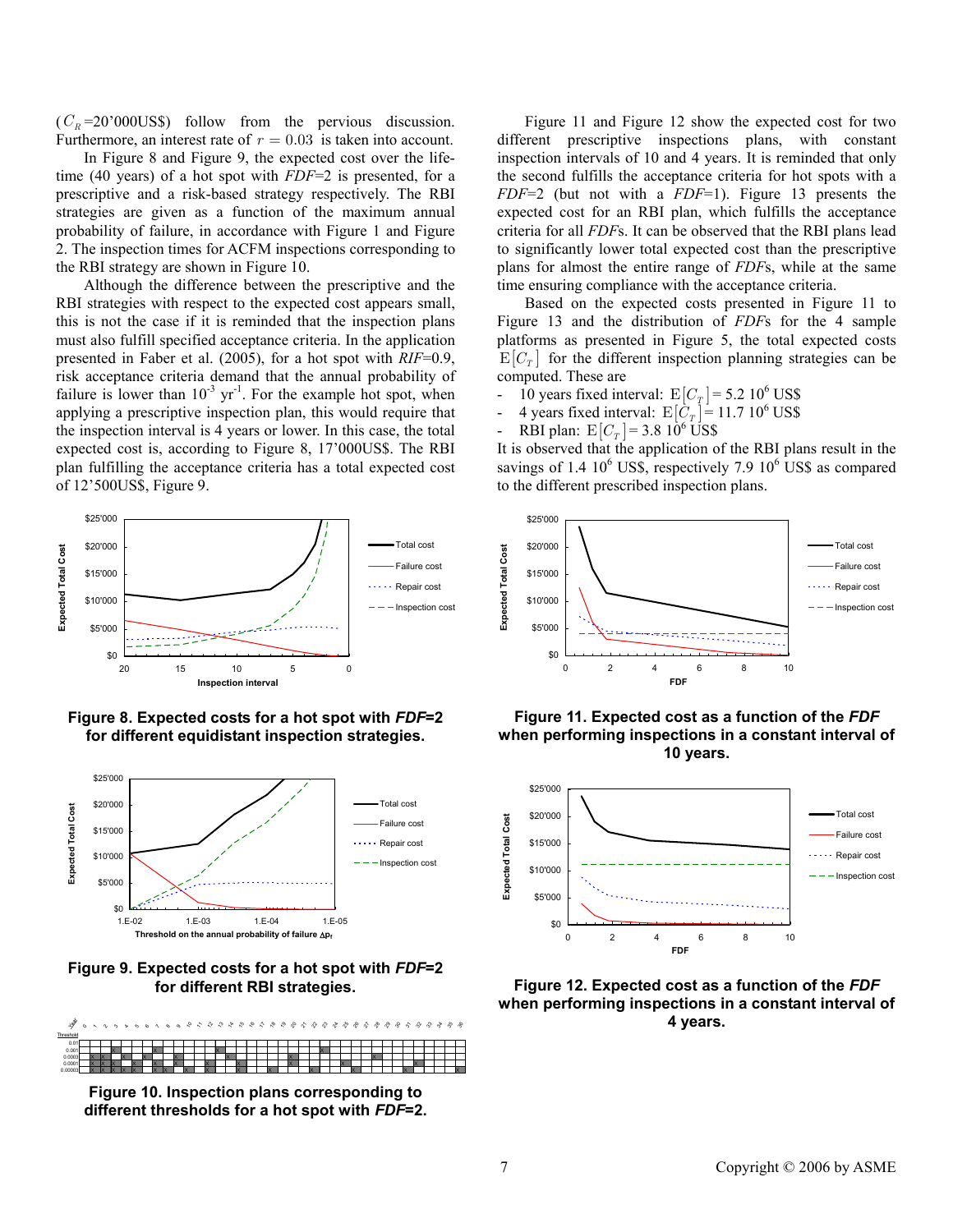

<span id="page-8-0"></span>**Figure 13. Expected cost as a function of the** *FDF* **when applying a RBI strategy with a threshold on the annual probability of failure of 10-3 per year.** 

#### **FPSO (Example 1)**

Similar calculations as performed in the previous section for fixed steel offshore structures may also be carried out for floating units. The total expected costs of an RBI plan are thereby compared with the total expected cost related to the application of prescriptive rules. In the case of FPSOs, prescriptive rules are the rules issued by the classification societies for maintaining class. According to Bureau Veritas rules (2004), a special survey has to be carried out every fifth year when the unit is younger than 15 years. For older units, the required inspection interval is reduced to 2.5 years. As may be observed from [Table 2](#page-8-1), the required inspection times (applying Alternate Current Field Measurements, ACFM) vary significantly when applying a RBI strategy, although a direct comparison is not valid, because inspections must also be carried out for assessing other degradation, in particular corrosion. Because a large part of the inspection cost is related to assessing the hot spots, the expected cost related to the different inspections must be considered jointly. However, a RBI study can be performed including all different types of degradation.

Note that the RBI calculations for the FPSOs are based on the probabilistic models presented in Goyet et al. (2004).

<span id="page-8-1"></span>**Table 2. Inspection times [yr] for 7 representatives FDF values on FPSO 1.** 

| <b>FDF</b>                                                  | ◠ |  | 0 | Ô | $\Omega$ | 10 | 11 | 12 | $\rightarrow$<br>13 | 14 | 15 |
|-------------------------------------------------------------|---|--|---|---|----------|----|----|----|---------------------|----|----|
| 1.58                                                        |   |  |   |   |          |    |    |    |                     |    |    |
| 2.51                                                        |   |  |   |   |          |    |    |    |                     |    |    |
|                                                             |   |  |   |   |          |    |    |    |                     |    |    |
|                                                             |   |  |   |   |          |    |    |    |                     |    |    |
|                                                             |   |  |   |   |          |    |    |    |                     |    |    |
| $\frac{3.50}{3.50}$ $\frac{4.27}{5.54}$ $\frac{6.45}{7.45}$ |   |  |   |   |          |    |    |    |                     |    |    |
|                                                             |   |  |   |   |          |    |    |    |                     |    |    |

As an example, the expected cost for a hot spot with *FDF*=2.4 and service life time 15yr is shown in [Figure 14.](#page-8-0) The costs as utilized in the calculations follow from the previous discussion and are  $C_F = 3'000'000$  US\$,  $C_I = 500USS$  and  $C_R$  =4'000US\$, the interest rate is  $r = 0.03$ .



**Figure 14. Expected costs for a specific connection on FPSO 1 (with** *FDF***=2.41) and various thresholds.** 

Due to the fact that the times for fatigue inspection for the most critical set of components were found close to the usual inspection times (years 2.5, 5, 7.5, 10, 12.5 and 15), it was decided to fit the fatigue inspections to the usual inspection campaigns required by the class. In addition, it was possible to reduce the amount of inspections by considering systems effects (see, e.g., Straub and Faber (2005b)): As a consequence, only 50% of the NDT inspections must be performed every 2.5 years. Therefore, only 50% of the wing tanks are inspected every 2.5 years, and the inspection interval for those tanks is thus increased to 5 years. Only a reference group of cargo tanks will be inspected directly according to the plan coming from the detailed RBI (as in [Table 2](#page-8-1)), to verify the assumptions made regarding system effects. For ballast tanks, system effects were not considered.

#### **FPSO (Example 2)**

FPSO 2 is not under the class regime for in-service life. Therefore, a RBI approach has been applied for determining inspection plans for the unit. Based on *FDF* values shown in [Figure 6](#page-4-1), the so called "equidistant RBI approach" (see Faber et al., 2000) was used to determine the optimal periodicity of inspection campaigns, i.e., the inspection intervals required for fulfilling the acceptance criteria. The distribution of the inspection intervals calculated for two different tanks is presented in [Figure 15.](#page-9-0) It is required to distinguish the two tanks under consideration:

For the condensate tank almost all of the hot spots require an inspection each 5 years or each 4.3 years.

For the water ballast tank, most of the hot spots require an inspection each 5 years or each 10 years, but a small number of hot spots - basically the ones at the bottom shell connections require more frequent inspections.

The inspections times were determined for close visual inspection, which is the usual way of inspection in maritime transportation. In a second step, other, more accurate NDT techniques with higher probability of detection (*PoD*) were used to extend the frequency of inspection of the most critical components. This illustrates the flexibility of RBI, which allows for adaptations and modifications when required.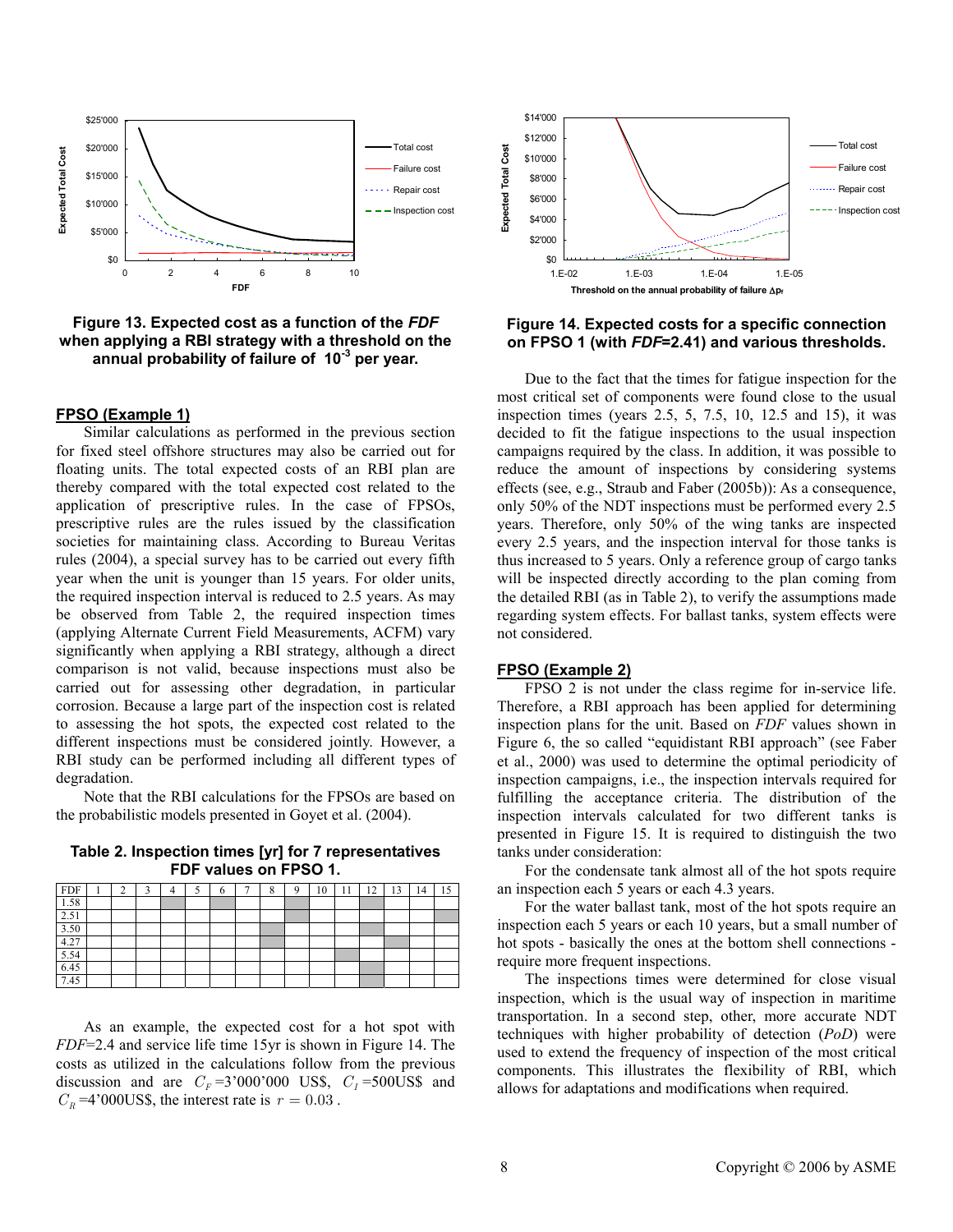

<span id="page-9-0"></span>**Figure 15. Distribution of the inspection (close visual) periodicity as determined for 2 tanks on FPSO 2.** 

## **DISCUSSION**

In the paper, the benefits of RBI are presented for examples of fixed steel structures as well as floating structures (FPSOs). For fixed structures it has been demonstrated that the application of RBI plans may lead to significant economical benefits, which are in the range of one to several million US\$ for the four example platforms, depending on the alternatively applied prescribed inspection plans. In addition, the RBI plans ensure that the acceptance criteria with respect to risk to personnel and the environment are fulfilled, which is not the case when prescriptive inspection planning is performed. For FPSOs, it has been outlined on two examples that the application of RBI plans facilitates the targeted application of inspections. Only the detailed fatigue calculations, which are performed as part of the RBI study, allow the identification of the critical details (hot spots) in the structure. These have been found to be different ones for the two considered FPSOs (the side shell longitudinal connections in the conversion FPSO and the bottom longitudinal connections in the purpose-built FPSO). On this basis, a significant reduction of inspection efforts on the non-critical elements has been achieved, while ensuring sufficient inspection coverage of the critical hot spots. The examples underline the fact RBI allows to fit inspection efforts to the requirements in terms of acceptance criteria for each component individually and thus leads to a significant (economical) benefit.

In addition to a direct reduction of the total expected cost, RBI enhances the understanding of the structural integrity. Because RBI requires a detailed analysis of the structure, the deterioration processes as well as the inspection performances, it helps to identify the "weak points" of the structure. For some structures, the RBI study may thus result in a recommendation for additional mitigation measures, which are more efficient than an increased inspection effort. Following the same line-ofthought, it would also be highly beneficial to perform a RBI study already during the design of a new structure. Considering the examples presented in this paper, it would, e.g., be possible to identify a cost optimal *FDF* values for the hot spots, when the construction cost is included in the analysis.

For most new-built fixed offshore structures, fatigue calculations are performed at the design stage for all hot spots. For existing structures, however, such calculations are often not available and are thus carried out as part of the RBI study. For FPSOs, fatigue calculations are generally available only for a selection of hot spots which are considered critical, although there is a tendency towards demanding more extensive fatigue assessments. Independently of whether or not fatigue calculations are available for all hot spots, RBI procedures are based on a model of the structure which is not perfect. This is reflected by the fact that fatigue cracks occur at hot spot areas where they were not expected. It is thus of utmost importance that besides the detailed inspections planned according to RBI, general (visual) inspections are performed to ensure the validity of the assumptions made in the RBI analysis. The inspection planning procedures must then ensure that fatigue calculations and consequently the RBI analyses are revised when such general inspections reveal defects which were not anticipated.

It is noted that RBI is increasingly required by owners and operators of offshore structures. For owners and operators, the primary objective of RBI is to maximize safety, to minimize costs and to gain a technical understanding of the behavior and performance of the facilities. It can be observed from the calls for tenders that operators are moving from a reactive to a proactive vision through the introduction of risk-based, optimized inspection programs. In the case of FPSOs, riskbased schemes are implemented as an alternative to or in parallel with class inspection rules and flag state requirements. This is also true for fixed steel offshore structures, where RBI and certification are related integrity management tools. Furthermore, many call for tenders nowadays explicitly require the demonstration of compliance with risk acceptance criteria. These prescribe that risks to personnel arising from consequences of loss of pressure containment or structural failure have to be retained below some limits as specified by national authorities or operators and owners. Such acceptance criteria may be expressed for example in terms of average FAR, location-specific FAR or individual risk, Straub and Faber (2005a). It is clear that only inspection plans based on RBI are able to demonstrate compliance with the acceptance criteria.

## **CONCLUSIONS**

By consideration of examples of fixed offshore steel structures and FPSOs subject to fatigue deterioration, the benefits of RBI are presented and discussed. It is demonstrated that the financial benefits in terms of the expected total lifecycle cost are huge. Furthermore, it is observed that only RBI plans ensure compliance of the structures with risk acceptance criteria and its documentation. Finally, the analyses required by RBI enhance the understanding of the relevant degradation